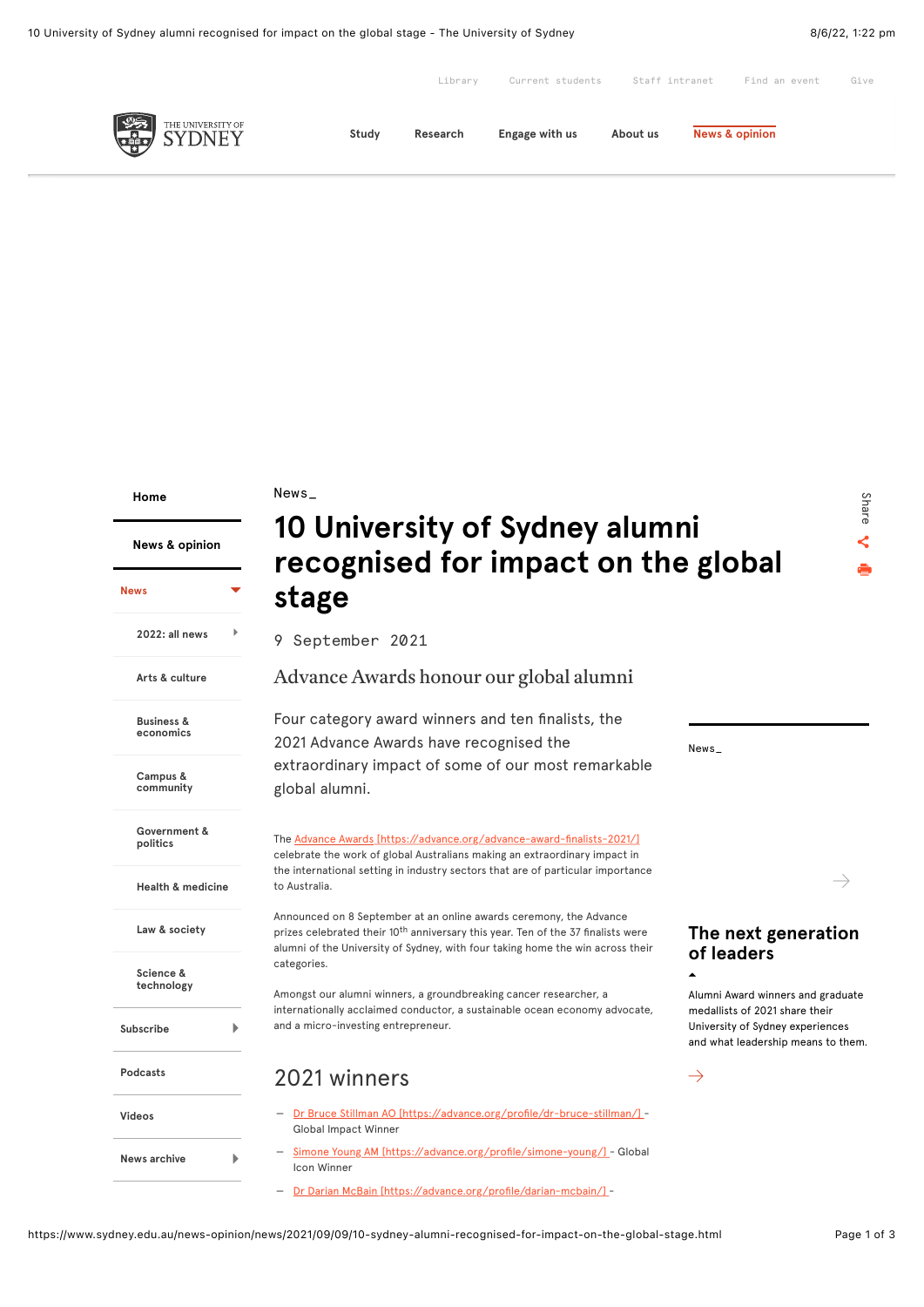### 10 University of Sydney alumni recognised for impact on the global stage - The University of Sydney 8/6/22, 1:22 pm

Sustainability Winner

— [Ed Robinson \[https://advance.org/profile/ed-robinson/\]](https://advance.org/profile/ed-robinson/) - Fintech Winner

**[Find an expert](https://www.sydney.edu.au/news-opinion/find-an-expert.html)**

**[Media contacts](https://www.sydney.edu.au/news-opinion/media-contacts.html)**

**[Find an event](https://www.sydney.edu.au/news-opinion/events.html)**

## 2021 finalists

- [Thanh Van Dang \[https://advance.org/profile/thanh-van-dang/\]](https://advance.org/profile/thanh-van-dang/)  Alumni Category Finalist
- <u>Derek Muller</u> [https://advance.org/profile/derek-muller/] Commercial Creatives Category Finalist
- $\overline{a}$ [Suhanya Raffel \[https://advance.org/profile/suhanya-raffel/\]](https://advance.org/profile/suhanya-raffel/) -Commercial Creatives Category Finalist
- [Simone Young AM \[https://advance.org/profile/simone-young/\] -](https://advance.org/profile/simone-young/) The Arts Category Finalist
- [Dr Carolyn Watson \[https://advance.org/profile/dr-carolyn-watson/\] -](https://advance.org/profile/dr-carolyn-watson/) The Arts Category Finalist
- [Simon Loong \[https://advance.org/profile/simon-loong/\]](https://advance.org/profile/simon-loong/)  Fintech Category Finalist
- [Patrick Grove \[https://advance.org/profile/patrick-grove/\]](https://advance.org/profile/patrick-grove/)  Technology & Entrepreneurship Category Finalist

*[Advance \[https://advance.org/about/\]](https://advance.org/about/) is a professional network for global Australians who support international career paths and provide a bridge for skills and knowledge acquired overseas to be leveraged for Australia's benefit.*



# *Leadership for good starts here*

**[News](https://www.sydney.edu.au/news-opinion/news.html) [Find an expert](https://www.sydney.edu.au/news-opinion/find-an-expert.html) [Media contacts](https://www.sydney.edu.au/news-opinion/media-contacts.html)**

### **About us Connect**

**[Our rankings](https://www.sydney.edu.au/about-us/our-world-rankings.html) [Faculties and schools](https://www.sydney.edu.au/about-us/faculties-and-schools.html) [Centres and institutes](https://www.sydney.edu.au/research/centres.html) [Campus locations](https://www.sydney.edu.au/about-us/campuses/campus-locations.html)**

### **Media Student links**

**[How to log in to University systems](https://www.sydney.edu.au/students/log-in-to-university-systems.html) [Key dates](https://www.sydney.edu.au/students/key-dates.html) [Class timetables](https://www.sydney.edu.au/students/timetables.html) [Policies](https://www.sydney.edu.au/policies/)**

**[Contact us](https://www.sydney.edu.au/contact-us.html) [Find a staff member](https://www.sydney.edu.au/about-us/governance-and-structure/staff-directory.html) [Careers at Sydney](https://www.sydney.edu.au/about-us/careers-at-sydney.html) [Find an event](https://www.sydney.edu.au/news-opinion/events.html) [Emergencies and personal safety](https://www.sydney.edu.au/about-us/campuses/emergencies-and-personal-safety.html)**